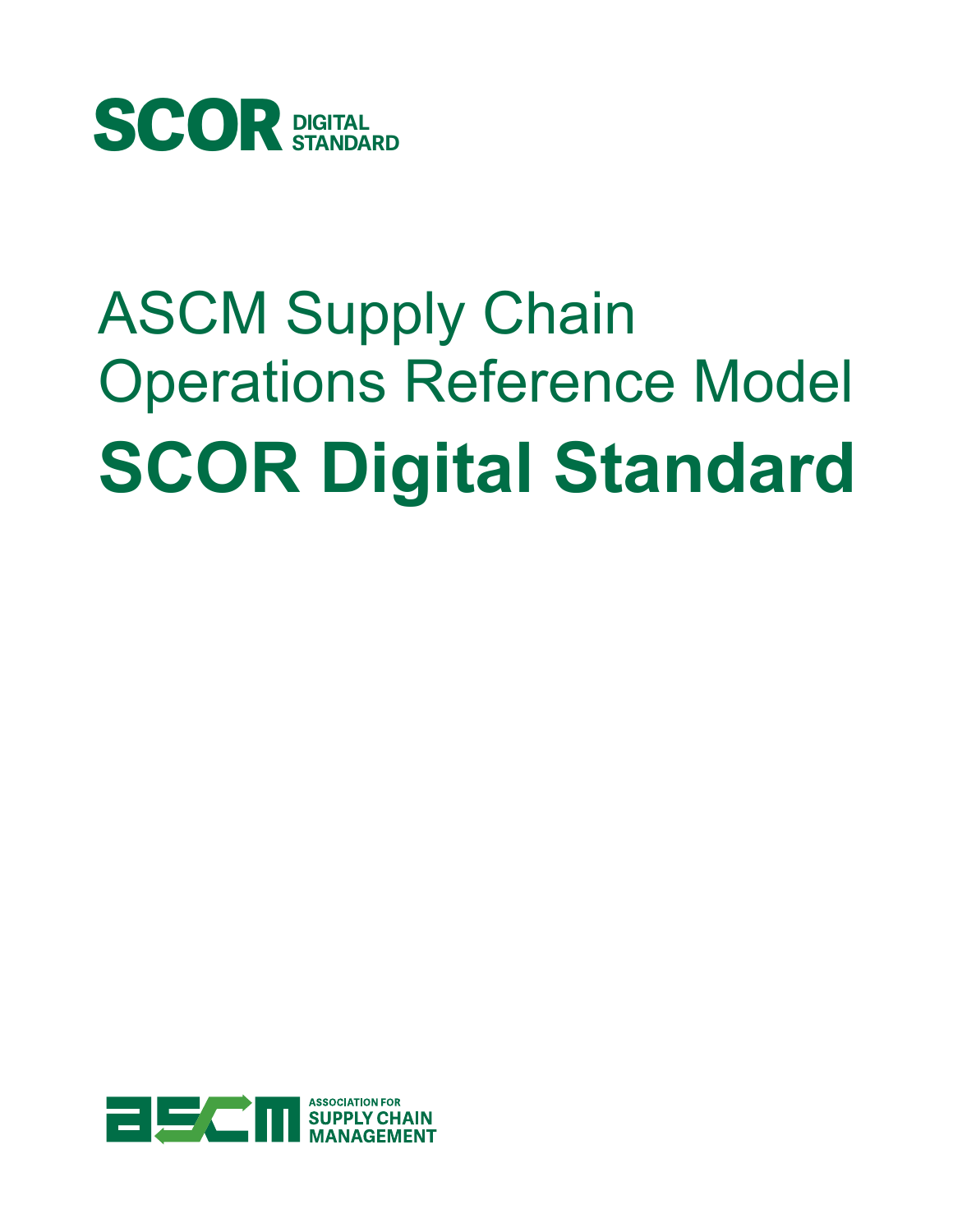# Introduction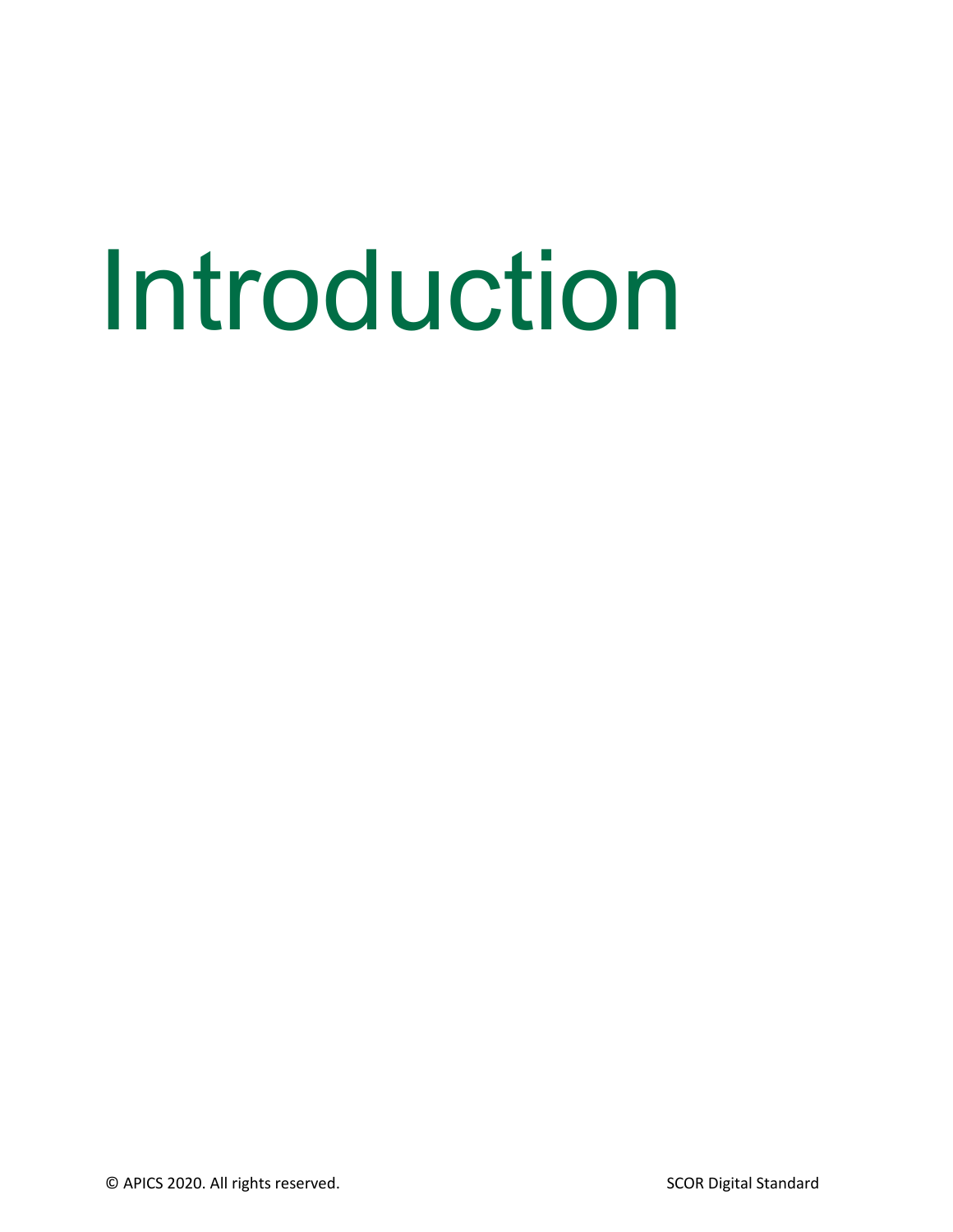#### **Introduction to SCOR**

The Supply Chain Operations Reference Digital Standard (SCOR DS) is a model that provides methodology, diagnostic and benchmarking tools that help organizations make dramatic and rapid improvements in supply chain processes. The world of supply chain management never stops advancing, and neither do supply chain professionals and their organizations. Supply chains require savvy operators, supervisors and leaders with knowledge about the global standards and practices that move the needle on supply chain performance. ASCM is the global leader in supply chain organizational transformation, innovation and leadership that develops supply chain talent and elevates end-to-end supply chain performance. From education and certification, to benchmarking and best practices, ASCM sets the industry standard.

The SCOR Digital Standard is a part of the ASCM body of knowledge used to foster the advancement of end-toend supply chain management.

#### **ASCM frameworks**

The SCOR Digital Standard is based off an archived enterprise portfolio describing the critical elements in a value chain. Including SCOR, the APICS (now ASCM) framework portfolio consisted of three archived frameworks: the Product Life Cycle Operations Reference mode (PLCOR), the Customer Chain Operations Reference model (CCOR), the Design Chain Operations Reference model (DCOR) and Managing for Supply Chain Performance (M4SC). These archived frameworks are available to members in the ASCM Digital Library. For more information, services and training related to these frameworks, please contact ASCM Corporate Development at corporatemembership@ascm.org.



Graphic 1: ASCM Frameworks and relationships Credit: Ericsson, Lars Magnusson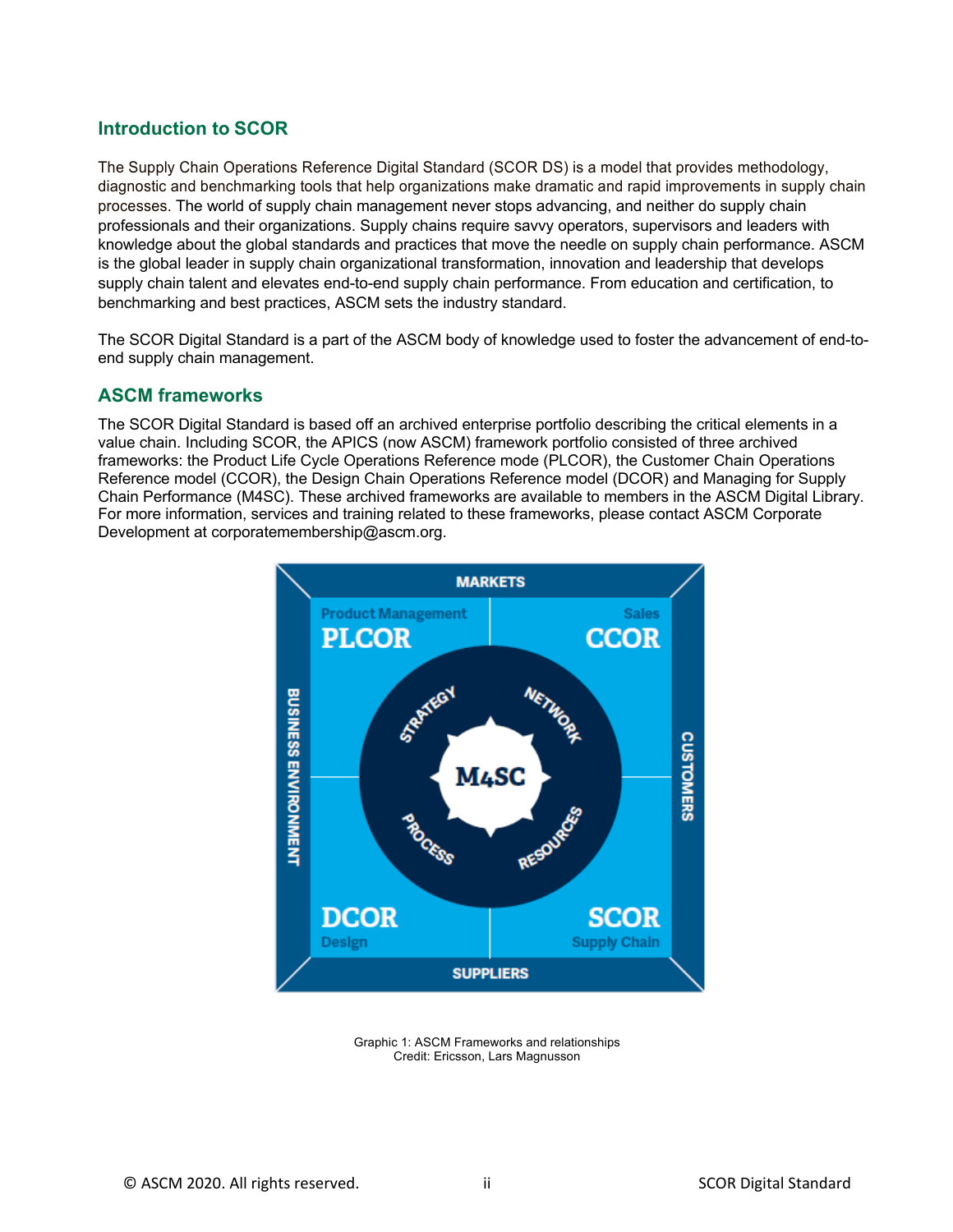The key focus of SCOR and the archived ASCM/APICS frameworks are as follows:

- PLCOR manages the activities for product innovation and product and portfolio management from idea to portfolio.
	- o Key capabilities include Plan, Enable, Ideate, Develop, Launch and Revise.
- CCOR manages the customer interaction process from lead to contract.
	- o Key capabilities include Plan, Relate, Sell, Contract and Assist.
- DCOR manages the product and service development process from portfolio to solution.
	- o Key capabilities include Plan, Research, Design, Integrate and Amend.
- SCOR manages the business activities associated with all phases of satisfying a customer's demand from opportunity to payment.
	- o Key capabilities include Plan, Source, Make, Deliver, Return and Enable.
- M4SC is the process that translates business strategies into supply chain execution plans and policies, moving strategies to plans and procedures.
	- o Key capabilities include Align Strategy, Networks, Processes and Resources.



Graphic 2: This graphic illustrates the level-1 processes for ASCM frameworks.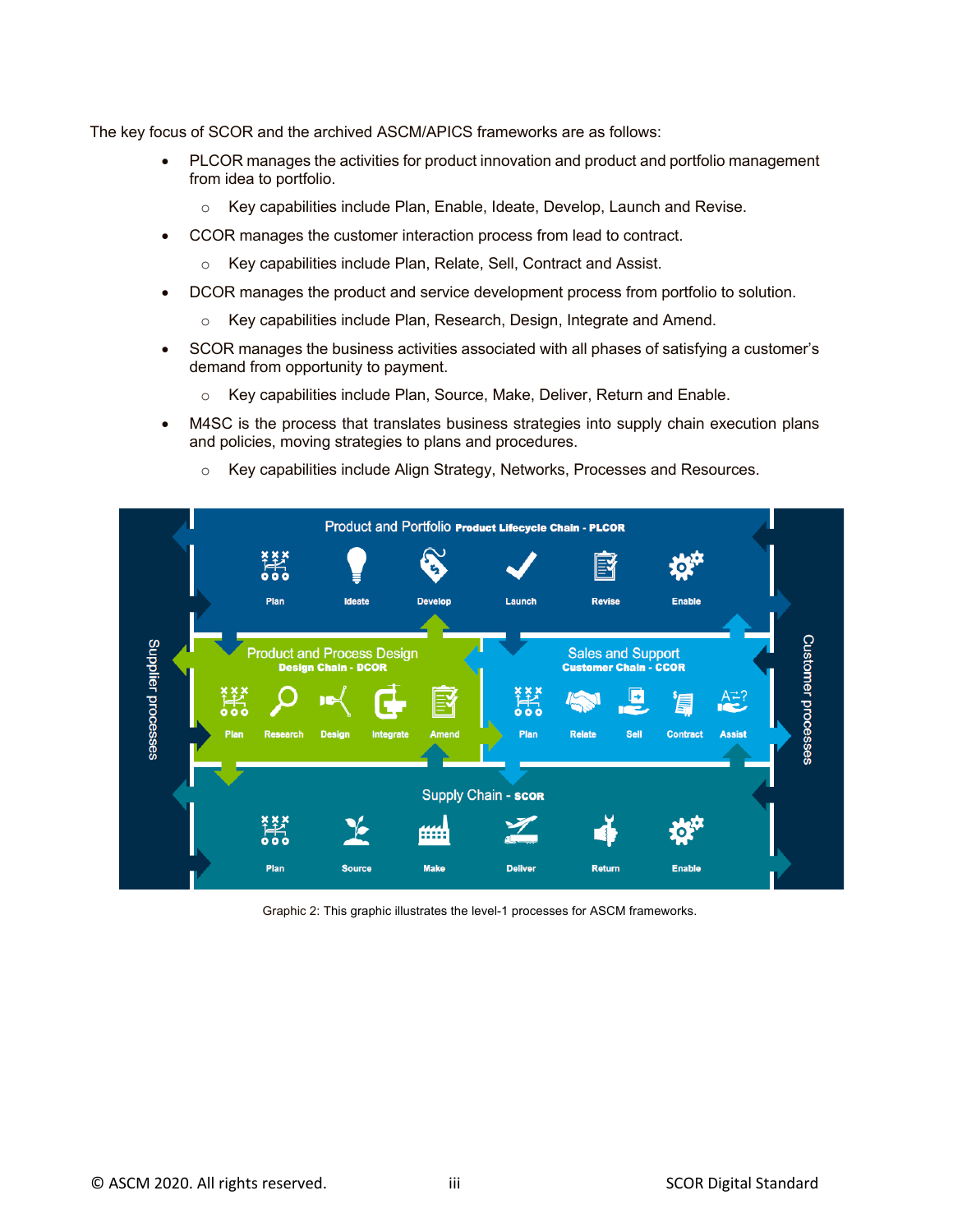#### **SCOR Digital Standard summary**

The Supply Chain Operations Reference Digital Standard (SCOR DS) model is the product of ASCM (formerly APICS) following the merger of the Supply Chain Council and APICS in 2014. The SCOR model was established in 1996 and has been updated regularly to adapt to changes in supply chain business practices. SCOR remains a powerful tool for evaluating and comparing supply chain activities and performance. SCOR captures a consensus view of supply chain management. It provides a unique framework that links business processes, metrics, best practices and technology into a unified structure to support communication among supply chain partners and to improve the effectiveness of supply chain management and related supply chain improvement activities.

The ASCM member base represents a broad cross-section of industries, including manufacturers, distributors and retailers. The vast ASCM network also is composed of technology suppliers and implementers, academics and government organizations that participate in ASCM activities and the development and maintenance of the SCOR Digital Standard model.

ASCM is interested in providing the widest possible dissemination of SCOR because the widespread use of the model enables communication using common definitions and measurements. It also results in better customer-supplier relationships, software systems that better support members through the use of common measurements and terms, and the ability to rapidly adopt common practices.

Specific changes in the SCOR Digital Standard from SCOR version 12.0 are outlined later in this Introduction.

#### **Scope of the SCOR Digital Standard**

The SCOR model has been developed to describe the business activities associated with all phases of satisfying customer demand. The model itself contains multiple tabbed sections and is organized around the six primary management processes of Plan, Source, Make, Deliver, Return and Enable. (See Graphic 3.) By using these process building blocks, the model can describe supply chains that are very simple or very complex using a common set of definitions. As a result, disparate industries can be linked to describe the depth and breadth of nearly any supply chain. The model has been able to successfully describe and provide a basis for supply chain improvement for global projects as well as site-specific projects.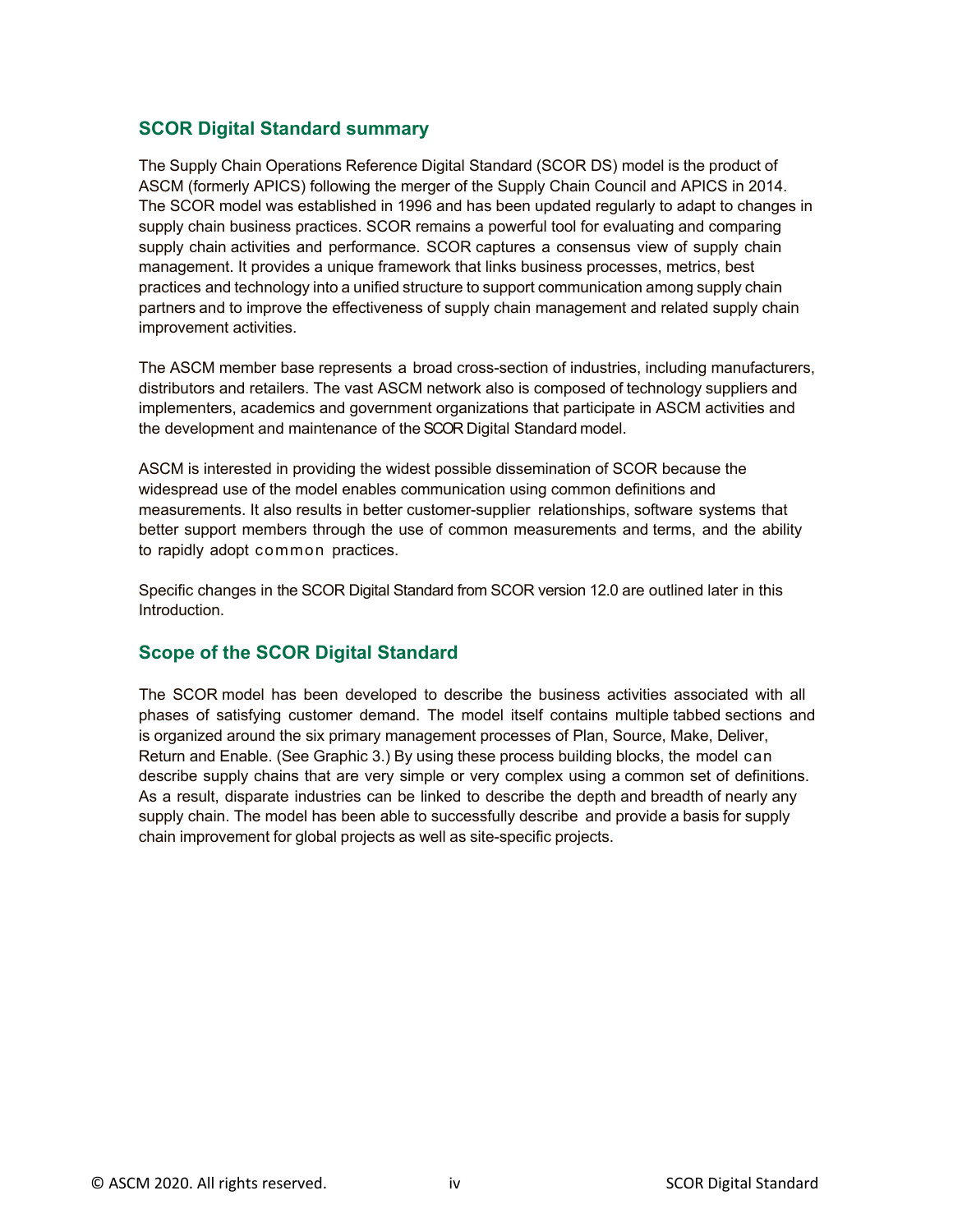

Graphic 3: SCOR is organized around six major management processes.

SCOR spans all customer interactions from order entry through paid invoice; all physical material transactions that occur from the supplier's supplier to the customer's customer, including transactions for equipment, supplies, spare parts, bulk products and software; and all market interactions from the understanding of aggregate demand to the fulfillment of each order. It does not attempt to describe every business process or activity. Specifically, SCOR does not address sales and marketing, including demand generation; product development; or research and development. However, these areas are covered in detail in the archived ASCM frameworks located in the ASCM Digital Library.

As shown in Graphic 4, the model is designed to support supply chain analysis at multiple levels. ASCM has focused on the top three process levels, which are industry neutral. SCOR does not attempt to prescribe how an organization should conduct its business or tailor its systems and information flow. Every organization that implements supply chain improvements using SCOR will need to extend the model, at least to level 4, using industry, organization and location-specific processes, systems and practices.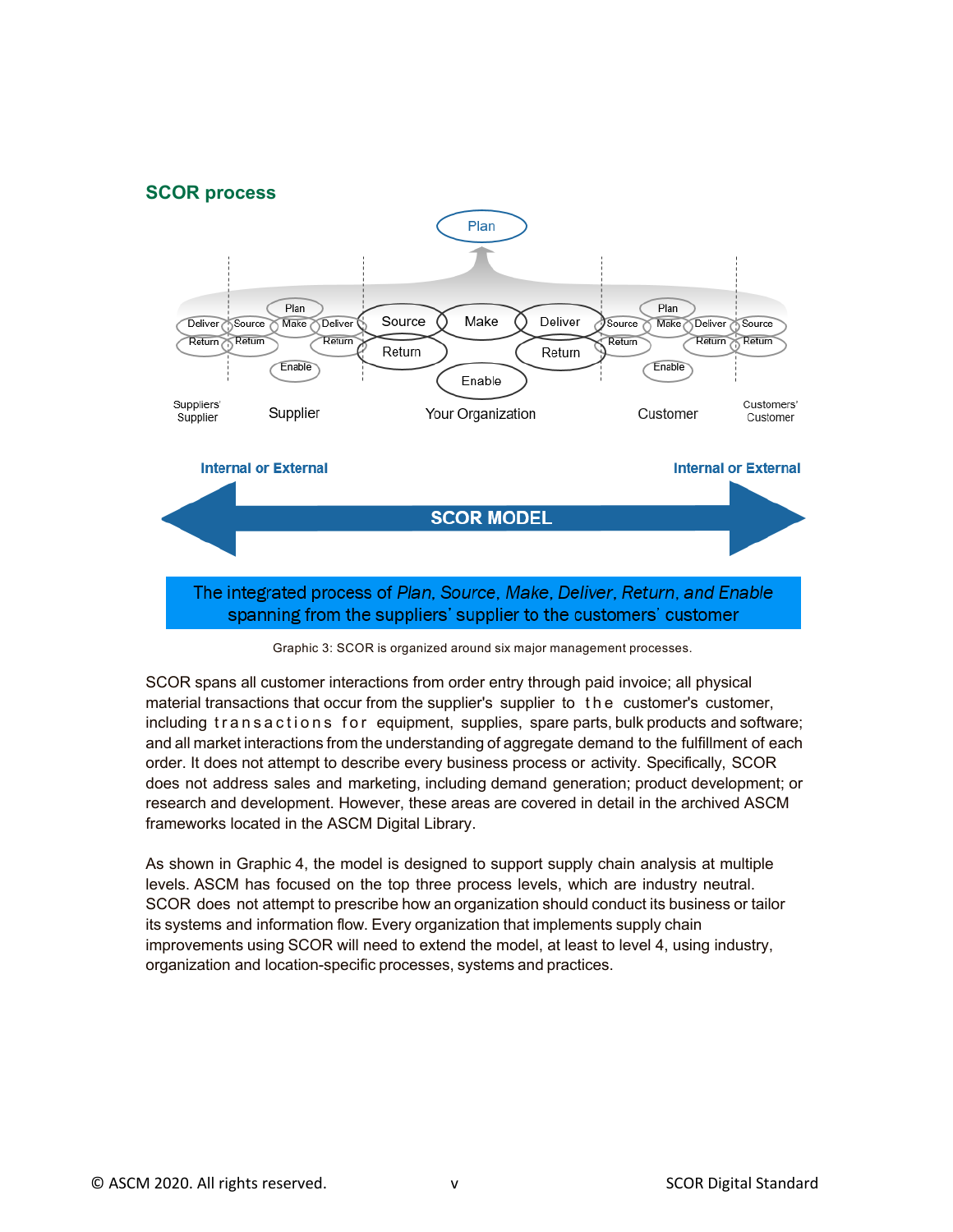# **SCOR process hierarchy**

| Level | <b>Description</b>                                 |                                                    | <b>Schematic</b>                                                   | <b>Comments</b>                                                                 |
|-------|----------------------------------------------------|----------------------------------------------------|--------------------------------------------------------------------|---------------------------------------------------------------------------------|
|       | Major<br>processes                                 | (P)lan                                             | (M)ake<br>(S)ource<br>(D) eliver<br>(R)eturn (E)nable              | Defines the scope, content,<br>and performance targets of<br>the supply chain   |
| 2     | Process<br>categories                              | sD <sub>1</sub><br><b>MTS</b>                      | sD <sub>4</sub><br>sD3<br>SD2<br><b>MTO</b><br><b>ETO</b><br>łetai | Defines the operations<br>strategy; process capabilities<br>are set             |
| 3     | <b>Process</b><br>elements                         |                                                    |                                                                    | Defines the configuration of<br>individual processes. The                       |
|       | sD1<br><b>Process inquiry</b><br>and quote<br>SD14 | SD12<br>Receive, enter,<br>validate order<br>sD1.5 | SD13<br><b>Reserve inv. and</b><br>delivery date<br>SD16           | ability to execute is set.<br>Focus is on processes,<br>inputs/outputs, skills, |
|       | <b>Consolidate</b><br>orders                       | <b>Build loads</b>                                 | <b>Route</b><br>shipments                                          | performance, best practices,<br>and capabilities                                |
|       | Improvement<br>tools/activities                    |                                                    |                                                                    | Use of kaizen, lean, TQM, six<br>sigma, benchmarking                            |

Graphic 4: SCOR is a hierarchical process model.

It is important to note that this model describes processes, not functions. In other words, the model focuses on the activity involved, not the person or organizational element that performs the activity.

#### **SCOR structure**

SCOR is a process reference model. The purpose of a process reference model, or business process framework, is to define process architecture in a way that aligns with key business functions and goals. Architecture here references how processes interact and perform, how these processes are configured, and the skills requirements for the staff operating the processes. The SCOR reference model consists of four major sections:

- Performance includes standard metrics to describe process performance and define strategic goals.
- Processes offers standard descriptions of management processes and process relationships.
- Practices explains management practices that produce significantly better process performance.
- People comprises standard definitions for skills required to perform supply chain processes.

The SCOR model also contains a section for special applications. Special Applications are used for suggested SCOR additions that have not yet been tested thoroughly for integration into the model but that ASCM believes would be beneficial for SCOR users.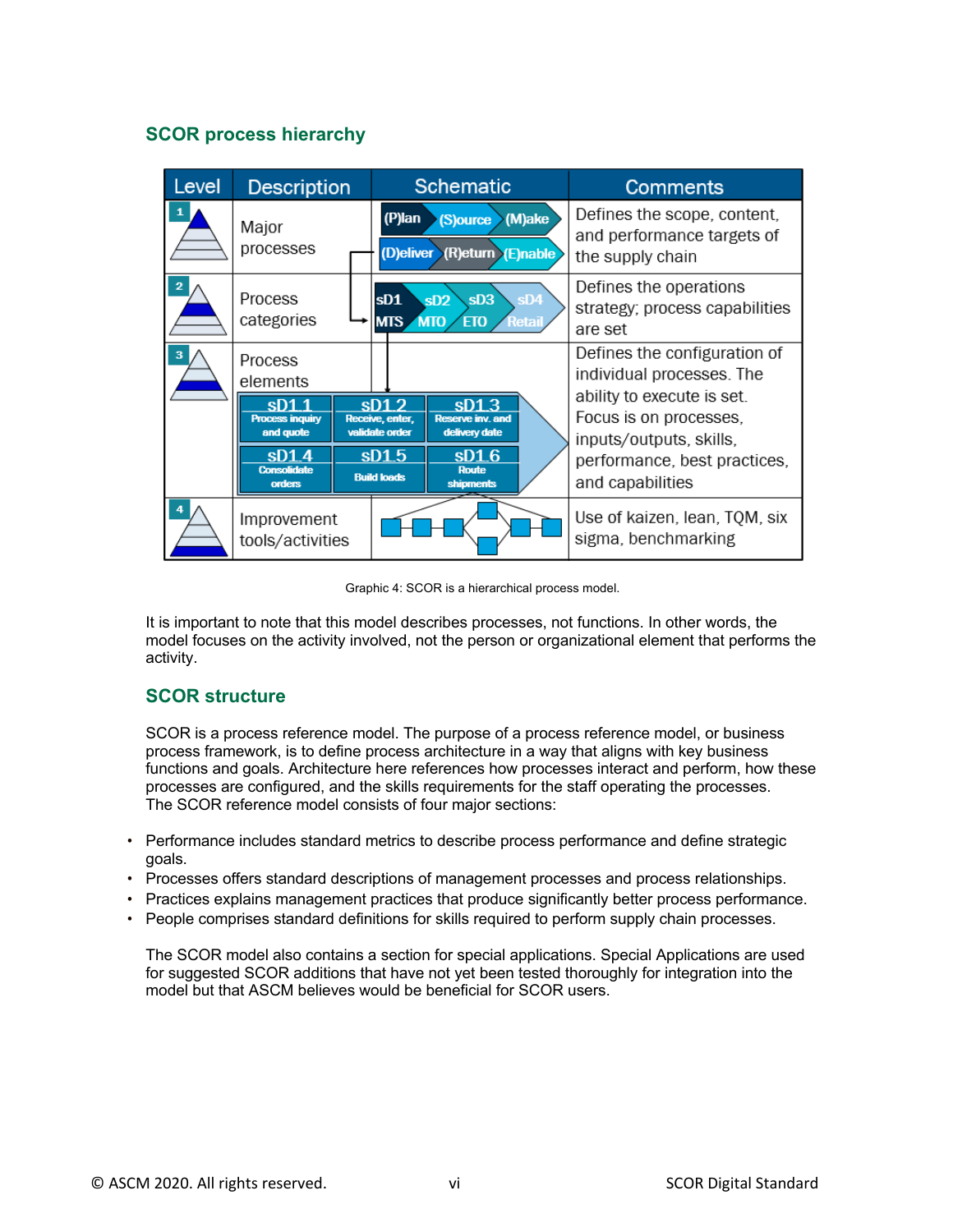# **Performance**

The Performance section of SCOR focuses on the measurement and assessment of the outcomes of supply chain process execution. A comprehensive approach to understanding, evaluating and diagnosing supply chain performance consists of three elements: performance attributes, metrics, and process or practice maturity. These elements, as distinct from the levels in the Process and metrics hierarchies, describe different aspects or dimensions of performance:

- Performance attributes are strategic characteristics of supply chain performance used to prioritize and align the supply chain's performance with the business strategy.
- Metrics are discrete performance measures that are composed of levels of a connected hierarchy.
- Process or practice maturity is a reference tool based on objective, specific descriptions that can be used to evaluate how well supply chain processes and practices incorporate and execute accepted best-practice process models and leading practices.

| Performance attribute | Definition                                                                                                                                                                                                                                                          |
|-----------------------|---------------------------------------------------------------------------------------------------------------------------------------------------------------------------------------------------------------------------------------------------------------------|
| <b>Reliability</b>    | The ability to perform tasks as expected. Reliability focuses on the<br>predictability of the outcome of a process. Typical metrics for the<br>Reliability attribute include delivering a product on time, in the right<br>quantity and at the right quality level. |
| Responsiveness        | The speed at which tasks are performed and the speed at which a<br>supply chain provides products to the customer. Examples include<br>cycle-time metrics.                                                                                                          |
| Agility               | The ability to respond to external influences and marketplace changes to<br>gain or maintain a competitive advantage. SCOR Agility metrics include<br>Adaptability (AG.1.1) and Overall Value at Risk (AG.1.3).                                                     |
| Costs                 | The cost of operating the supply chain processes. This includes labor<br>costs, material costs, and management and transportation costs. A<br>typical cost metric is Cost of Goods Sold (CO.1.2).                                                                   |
| Asset<br>Management   | The ability to efficiently utilize assets. Asset management<br>strategies in a supply chain include inventory reduction and<br>insourcing rather than outsourcing. Metrics include Inventory Days<br>of Supply (AM.2.2) and Capacity Utilization (AM.3.9).          |

#### Table 1: The SCOR performance attributes

Reliability, Responsiveness and Agility are considered customer-focused. Cost and Asset Management are considered internally focused. All SCOR metrics are grouped within one of the performanceattributes.

Each Performance attribute has at least one level-1 or strategic metric. These level-1 metrics are the calculations by which an organization can measure how successful it is in achieving its desired positioning within the competitive marketspace.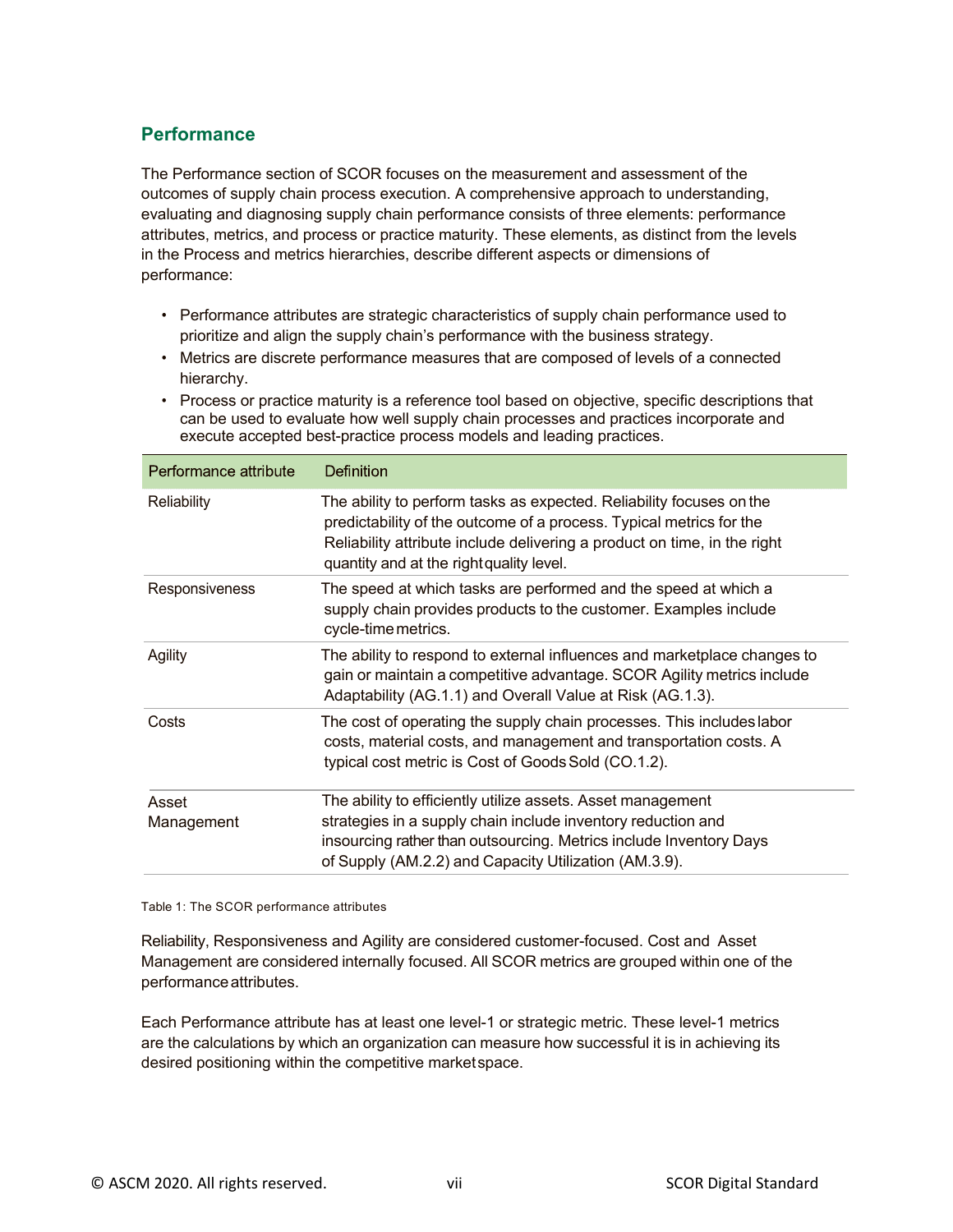| Performance attribute | Level-1 strategic metric                                                                                                     |
|-----------------------|------------------------------------------------------------------------------------------------------------------------------|
| Reliability           | • Perfect Order Fulfillment (RL.1.1)                                                                                         |
| Responsiveness        | • Order Fulfillment Cycle Time (RS.1.1)                                                                                      |
| Agility               | Upside Supply Chain Adaptability (AG.1.1)<br>Downside Supply Chain Adaptability (AG.1.2)<br>• Overall Value at Risk (AG.1.3) |
| Cost                  | Total Supply Chain Management Costs (CO.1.1)<br>Cost of Goods Sold (COGS) (CO.1.2)                                           |
| Asset Management      | Cash-to-Cash Cycle Time (AM.1.1)<br>٠<br>• Return on Fixed Assets (AM.1.2)<br>• Return on Working Capital (AM.1.3)           |

Table 2: The SCOR level-1 metrics

The SCOR metrics are organized in a hierarchical structure. SCOR describes level-1, level-2 and level-3 metrics. The relationships between these levels is diagnostic. Level-2 metrics serve as diagnostics for level-1 metrics. This means that by looking at the performances of the level-2 metrics, performance gaps or improvements for level-1 metrics can be explained. This type of analysis of the performance of a supply chain is referred to as metric decomposition or root-causing. Similarly, level-3 metrics serve as diagnostics for level-2 metrics. The level of a metric is included in the codification of the metric itself.

Metrics codification starts with the performance attributes: Reliability is RL, Responsiveness is RS, Agility i s AG, Cost is CO, and Asset Management is AM. Each metric starts with a two-letter code, followed by a number to indicate the level and then a unique numerical identifier. For example, Perfect Order Fulfillment (RL.1.1) is a level-1 metric within the Reliability attribute. Perfect Condition (RL.2.4) is a level-2 Reliability metric.

Process or practice maturity provides a qualitative comparison of supply chain processes and practices to descriptive representations of different levels of process and practice adoption and implementation. This evaluation measurement of supply chain process and practice effectiveness typically follows widely used models for practice maturity, which sometimes are referred to as capability maturity models. Numerous maturity models exist for supply chain management, and they typically follow a stages of maturity scale. On these types of scales, high-maturity processes employ, and often extend, best practices and are implemented with a high degree of discipline and compliance. By comparison, low-maturity processes are characterized by outdated practices or a lack of discipline and consistency. SCOR currently does not embed a prescribed maturity model framework and content directly into the SCOR model document. The Performance section provides an overview of this important element of supply chain performance, and SCOR users are encouraged to draw upon existing maturity models to develop and tailor the content to their industries and companies.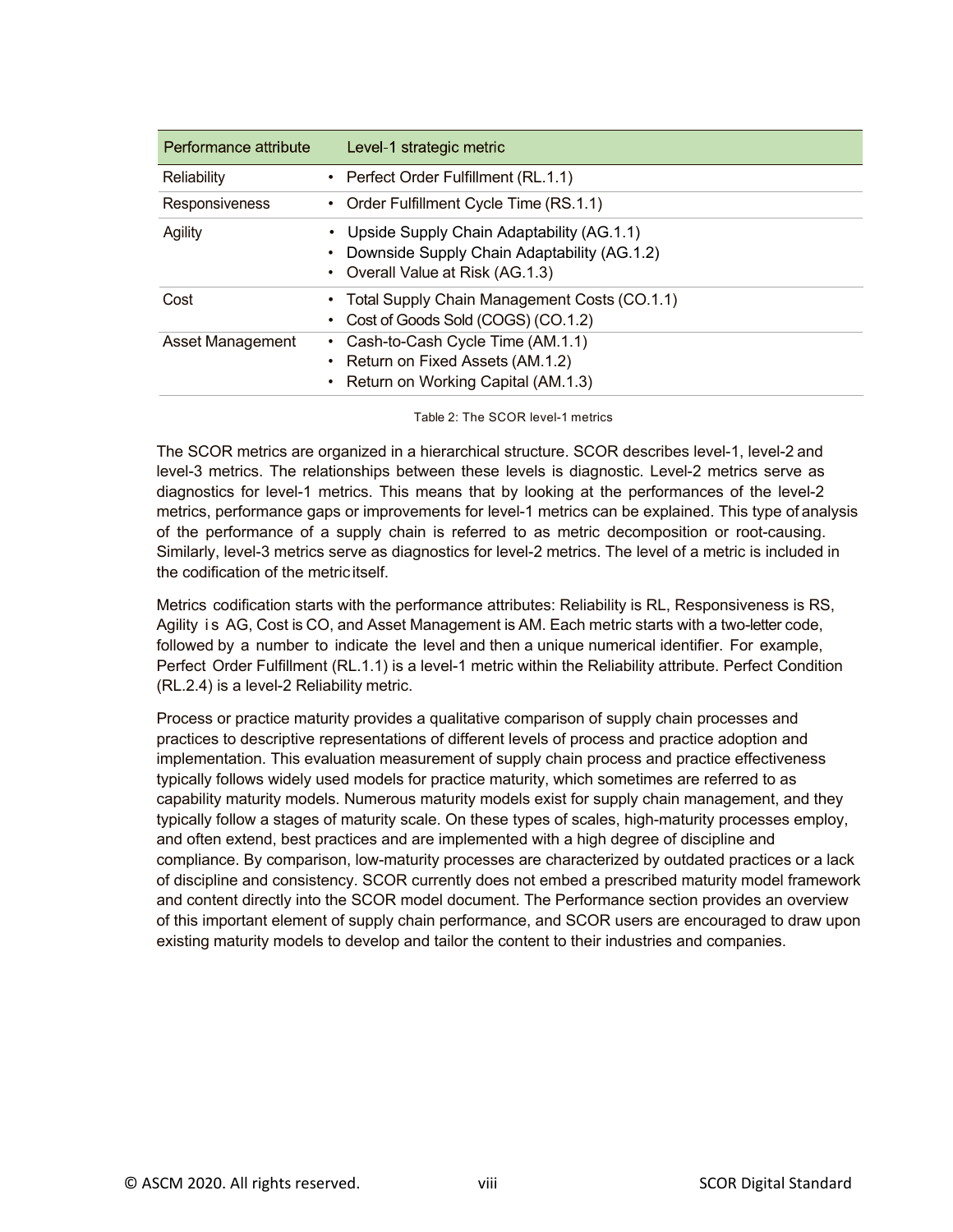#### **Processes**

The Processes section of SCOR provides a set of predefined descriptions for activities most companies perform to effectively execute their supply chains. The six macro-level SCOR processes, Plan, Source, Make, Deliver, Return and Enable, are well-known and widely adopted. SCOR also identifies two more process levels. In this section, level indicates the span of the process. A level-3 process is focused on a more detailed activity. A level-1 process spans multiple level-3 processes. Graphic 4 shows the levels within the SCOR model processes.

Level-2 process categories determine the capabilities within the level-1 processes. The key level-2 processes are Make-to-Stock, Make-to-Order and E ngineer-to-Order for Source, Make and Deliver processes and Defective; Maintenance, Repair and Overhaul; and Excess for Return processes. Level-3 processes are process steps that are performed in a certain sequence in order to plan supply chain activities, source materials, make products, deliver goods and services, and handle product returns.

Companies may develop standard process descriptions for activities within the level-3 processes, which would become level-4 processes. These processes generally are industry-, product-, locationor technology-specific. For example, most if not all companies need to perform a task known as receive, enter and validate a customer order. This is a level-3 process (sD1.2, for example). The level-4 processes would describe the steps to receive the order, such as whether the order was received electronically, over the phone or in person. Each of these scenarios may require a unique level-4 process description. Another step could be how the order is entered and processed. For example, electronic orders may be automatically processed by software, phone orders might be handled by the order desk, and in-person orders would be handled at the checkout counter.

The level at which processes need to be described depends on the project. For most projects, level-2 process diagrams help identify structural issues in the supply chain, such as why a company has a warehouse feeding a warehouse feeding a warehouse or why lead times for certain sources are longer.

Level-3 process diagrams help identify decision points, triggers and process disconnects. For example, consignment inventory is described at level 3. Another sourcing alternative, vendormanaged inventory, also is defined at level 3. Both need the standard level-3 processes, but the way these processes are sequenced and who performs them is the differentiator.

Process codification differs by level. Level-1 processes are represented by a capital letter preceded by a lowercased S, which stands for SCOR. sP represents Plan, sS identifies Source, sM labels Make, sD denotes Deliver, and sR marks Return. Most level-2 processes add a number, such as in sD1 for Deliver Stocked Product and sP3 for Plan Make. Level-3 processes add a period followed by a unique number, such as in sD1.1 for Process Inquiry and Quote and sD1.2 for Receive, Enter and Validate Order. Exceptions exist for Return processes. Level-2 Return processes are split into Source Return (sSR) and Deliver Return (sDR) processes to acknowledge the difference between returning something yourself or receiving a return from your customer. The level-3 processes are aligned with these codes; for example, sDR1.1 is Authorize Defective Product Return.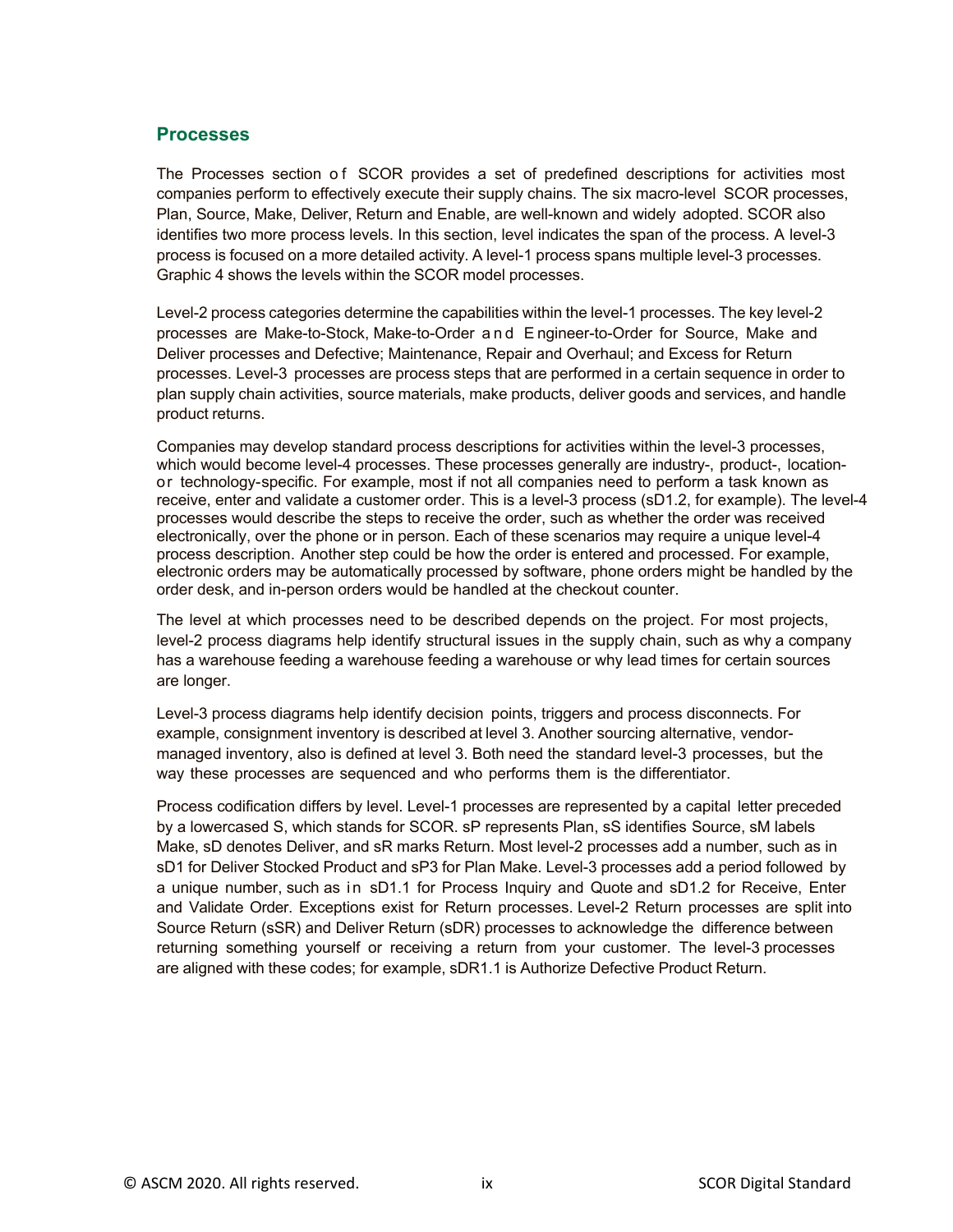#### **Practices**

The practices section provides a collection of industry-neutral practices that companies have recognized for their value. A practice is a unique way to configure a process or a set of processes. The uniqueness can be related to the automation of the process, a technology applied in the process, special skills applied to the process, a unique sequence for performing the process, or a unique method for distributing and connecting processes between organizations. SCOR recognizes that several different qualifications of practices exist within any organization and therefore includes emerging practices (EP), best practices (BP) and standard practices (SP). SCOR also recognizes the qualification of a practice may vary by industry or geography. For some industries, a practice may be standard, whereas the same practice may be considered an emerging or best practice in another industry. The SCOR classification of practices has been established based on input from practitioners and experts from a diverse range of industries.

All SCOR practices have been mapped to one or more classifications. SCOR recognizes 19 classifications, which help identify practices by focus area, such as inventory management or new productintroduction.

Practices also are mapped to one or more practice pillars, namely Analytics and Technology, Process, and Organization. The pillars help identify where a given practice has the most impact and can provide maximum benefit.

#### **People**

The People section of SCOR was introduced in SCOR v10 and provides a standard for describing skills required to perform tasks and manage processes. Generally, these skills are specific to supply chain management, but some skills may be applicable outside the supply chain process domain as well.

Skills are described by a standard definition and association to other People aspects, namely experiences, training and competency levels. Competency levels are not included in the framework descriptions, but SCOR recognizes five commonly accepted competency levels:

- A novice is an untrained beginner with no experience who requires and follows detailed documentation.
- A beginner performs the work with limited situational perception.
- A competent employee understands the work and can determine priorities to reachgoals.
- A proficient individual oversees all aspects of the work and can prioritize based on situational aspects.
- An expert has intuitive understanding and can apply experience patterns to new situations.

These competency levels are used similarly as process or practice maturity levels. The person or job specification is evaluated on the found, in the case of a person, or desired, in the case of a job specification, level of competency.

Codification within the People section represents skills, experiences and training. All People elements start with a capital H followed by a capital letter representing the element: S is for skills, E is for experiences, and T is for training. These are followed by a period and a four-digit number. For example, HS.0046 is the code for the skill Enterprise Resources Planning Systems, and HT.0007 is the code for APICS Certified Supply Chain Professional training.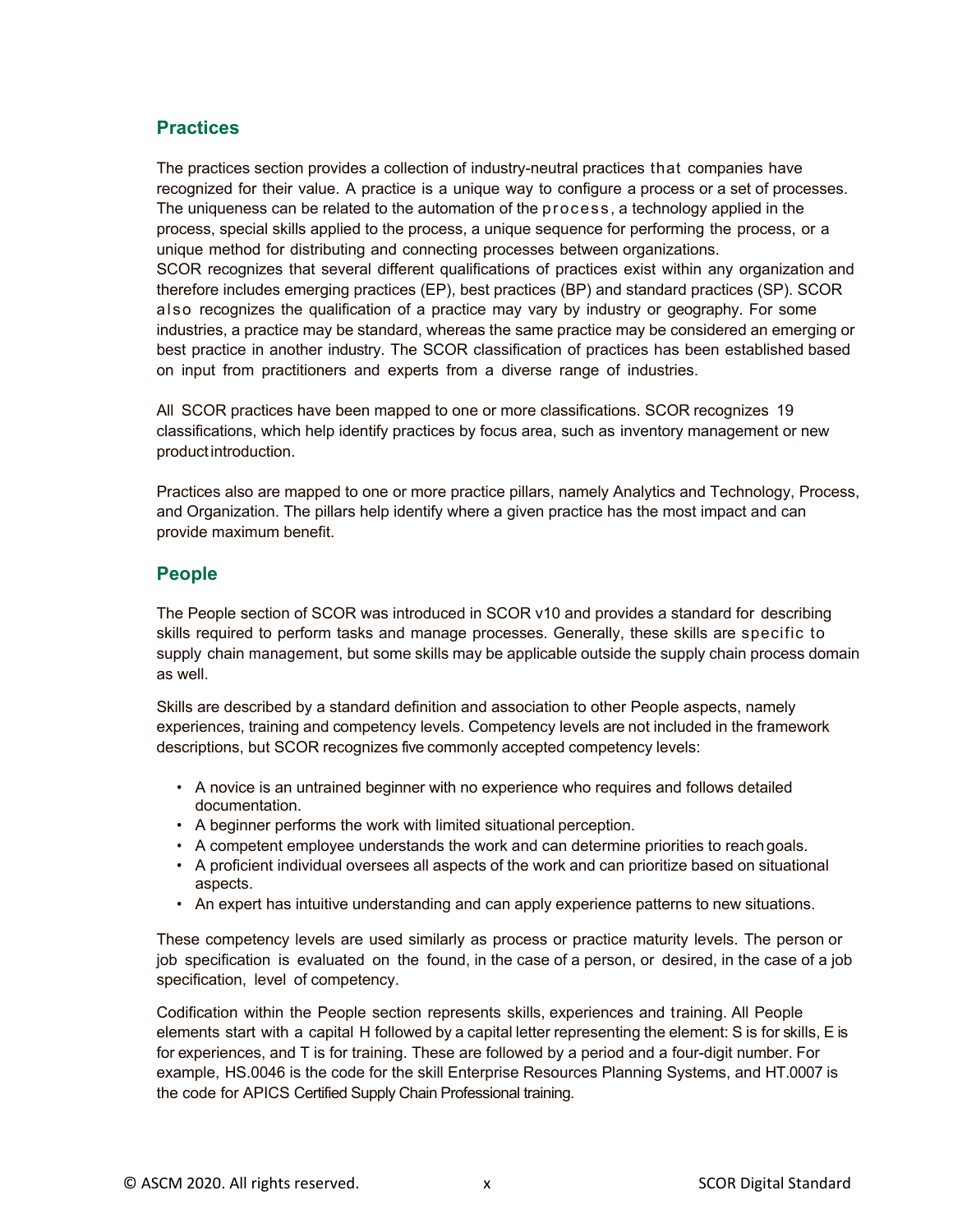# **Special Application: SustainableSCOR**

SustainableSCOR offers a set of strategic environmental metrics to supplement the SCOR model to create a framework for environmental accounting. These metrics are closely aligned with the Global Reporting Initiative (GRI) Standards, which are the go-to standards for corporate sustainability reporting. The GRI Standards create a common language for organizations and stakeholders through which the economic, environmental and social impacts of organizations can be communicated and understood. The standards are designed to enhance the global comparability of and the quality of information about these impacts, thereby enabling greater transparency and accountability.

By adding SustainableSCOR metrics to the SCOR model, an organization can use the existing SCOR-based methods for defining supply chain scope and configuration. Once this process is complete, SustainableSCOR metrics allow for targeted, structured data collection and calculation of metrics, which ultimately provides a total view of supply chain environmental performance.

There are multiple other benefits to using the SCOR model as an environmental accounting framework:

- The framework clearly ties the various emissions to the originating processes, providing a structure not just for measuring performance but also for identifying where action can be taken to improve performance.
- The hierarchal nature of the SCOR model allows for strategic environmental footprint goals to be easily translated to targets in specific activities. Likewise, when strategic goals are not being met, the framework provides a structure for root cause analysis as well as end-to-end supply chain and value chain network optimization related to environmental performance.
- As with other SCOR model metrics, these metrics have clear definitions and a tie to process activities that provide a foundation for effective benchmarking. This capability allows companies to compare the environmental performance of their supply chains using the same methods currently used for comparing other types of business performance.

ASCM believes that this metrics structure provides an effective tool for environmental supply chain and value chain accounting. However, this approach is not currently in use; therefore, these metrics are not included as fully approved SCOR metrics and instead are included as a special application.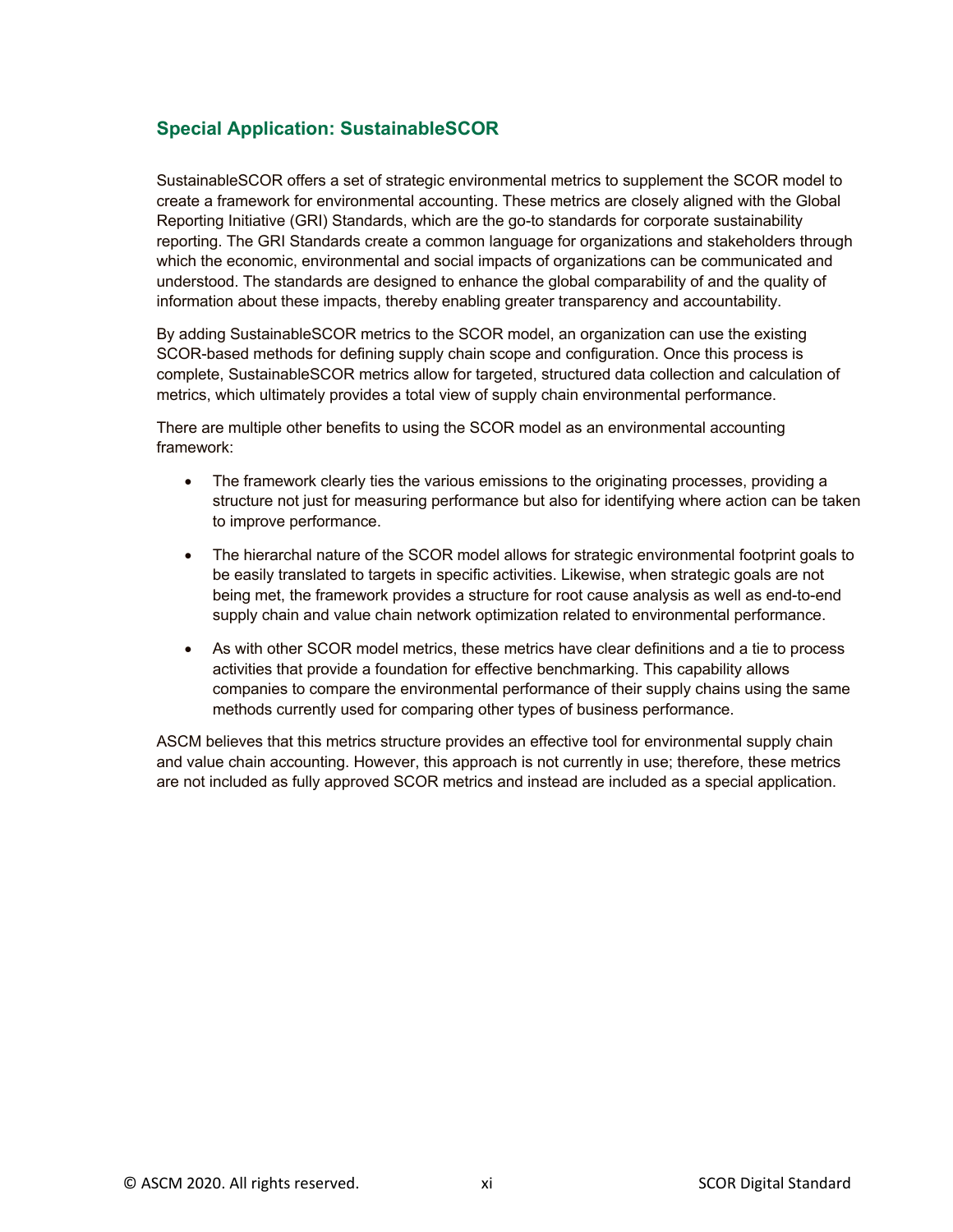#### **SCOR improvement program and SCOR Racetrack**

The SCOR Racetrack model describes how to organize a SCOR improvement program using the SCOR process and supporting methodologies

The methodology is described in five distinct steps:

- Pre-SCOR program steps: Prepare the organization for the mission-critical SCOR improvement program.
- Set the scope: Understand the business environment and define the scope of the supply chain for a SCOR improvement program.
- Configure the supply chain: Determine the performance metrics and processes of the SCOR improvement program.
- Optimize projects: Establish the project portfolio including process scope, priority and anticipated benefits.
- Ready for implementation: Implement projects in the portfolio and commence benefits realization.

See Graphic 5 on the next page to view the SCOR Racetrack model in detail. The SCOR improvement methodology currently is described in full in the SCOR-Professional training material.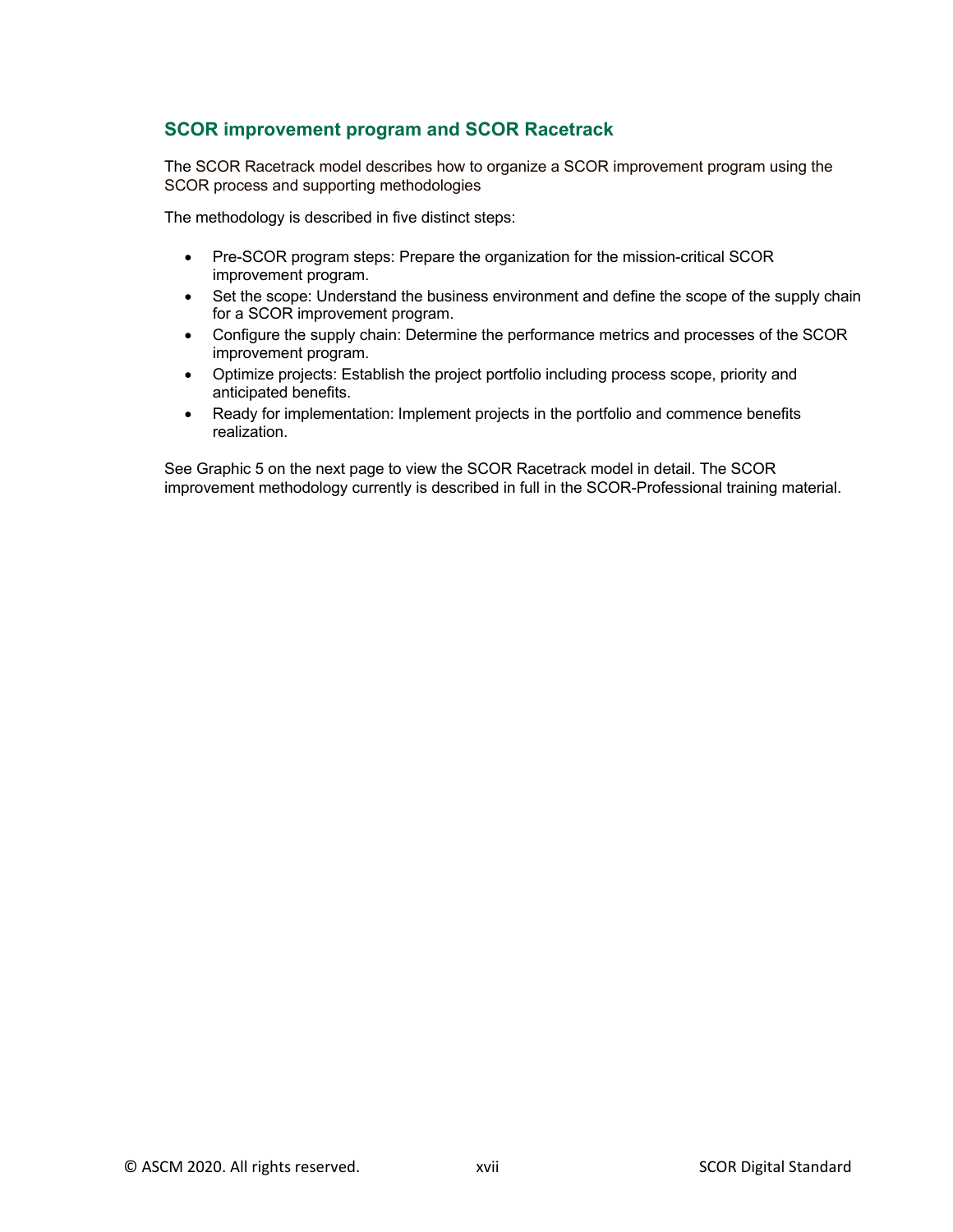

Graphic 5: SCOR Racetrack model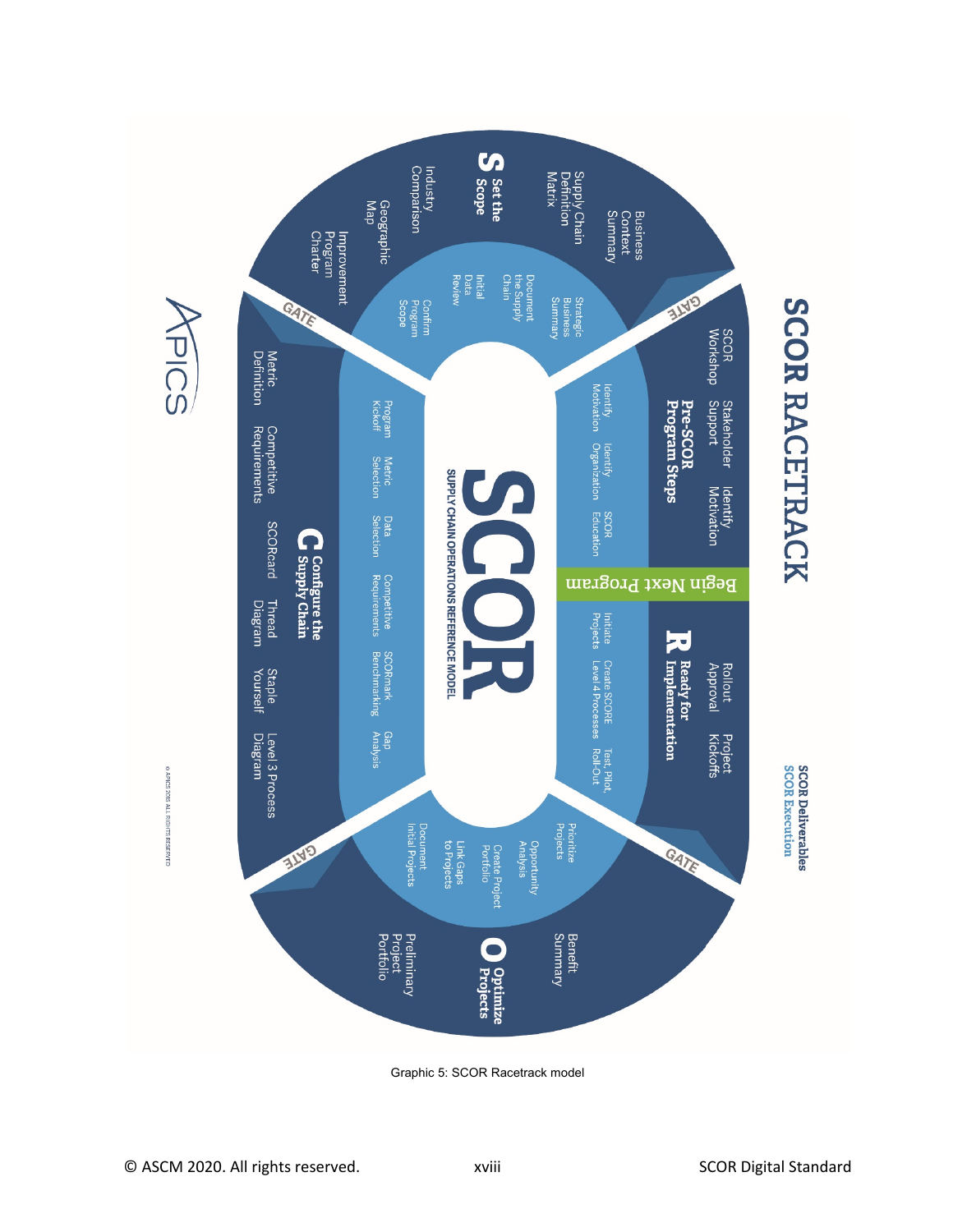# **SCOR v13 Updates**

The SCOR model is developed and maintained by the voluntary efforts of ASCM members and supply chain industry subject matter experts. ASCM depends on the contributions of its members to actively advance the state of knowledge in supply chain by identifying required model changes, researching and validating those changes, and developing the consensus regarding the proposed changes.

The following updates were included in this revision of the SCOR framework.

#### **Performance**

All metrics were reviewed and updated for accuracy and effectiveness.

A new metric was introduced in this edition: Risk Mitigation Costs (Enable) (CO.3.23).

Also, the names of two metrics were updated:

- Schedule Product Deliveries Cycle Time (RS.3.122) was changed to Schedule Deliver Return Products Cycle Time for clarity.
- Verify Product Cycle Time (RS.3.140) was updated to Verify Raw Material or Product Cycle Time for clarity.

#### **Process**

All processes were reviewed and updated for accuracy and effectiveness.

#### **Practices**

All practices listed in the SCOR Digital Standard were carefully reviewed and rearranged into the appropriate section: emerging, best or standard. All changes were validated by supply chain subject matter experts.

In addition, the codification of practices was updated to include special coding for each type of practice. Emerging practices now are labeled as EP, best practices now are labeled as BP, and standard practices now are labeled as SP. This is intended to help with the identification of practices.

The names of several practices were updated:

- Consignment Inventory with Key Suppliers (BP.036) was changed to Consignment Inventory with Suppliers to broaden the practice.
- Supplier Delivery Performance Analysis (SP.068) was updated to Supplier Performance Reporting to better align with evolving industry terminology.
- Alternative Supplier Benchmarking (BP.131) was changed to Request for Information to better align with the APICS Dictionary.
- Issue Invitation to Tender (Quote) (SP.132) was changed to Request for Quote to better align with the APICS Dictionary and evolving industry terminology.
- Vendor Collaboration (BP.145) was changed to Supplier Collaboration to better align with evolving industry terminology.
- Enterprise-Level Spend Analysis (BP.161) was changed to Spend Analysis to better align with the APICS Dictionary.

Nineteen new practices were introduced in this version update, namely

- EP.189 Augmented Reality
- EP.190 Robotic Process Automation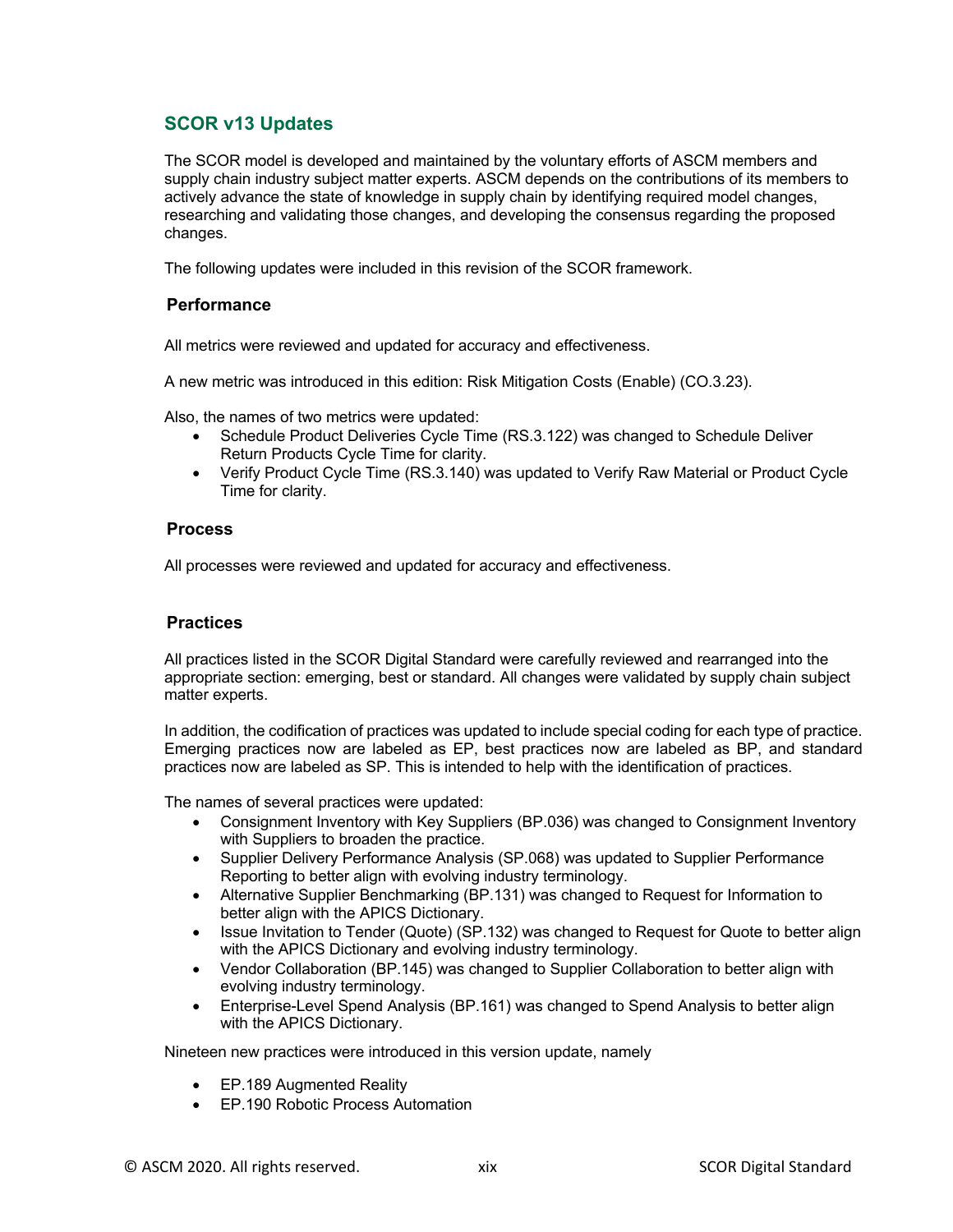- EP.191 Artificial Intelligence
- EP.192 Big Data Analytics
- EP.193 Should Cost Modeling
- EP.194 Predictive Analytics
- EP.195 Digital Twin
- EP.196 Smart Contracts
- EP.197 Advanced Data Visualization and Visibility
- EP.198 Real-Time Location System
- EP.199 Autonomous Delivery
- EP.200 Stocktaking via Drones
- EP.201 Dynamic Inventory Management
- EP.202 Quick-Response Code
- EP.203 Mobile Distribution Center
- EP.204 Machine Learning
- EP.205 Dynamic Routing
- EP.206 Virtual Reality
- EP.207 Multi-Enterprise Business Networks.

Lastly, all practices have been mapped to one or more practice pillars, namely Analytics and Technology, Process, and Organization. The pillars help identify where a given practice has the most impact and can provide maximum benefit. Adding this dimension to the SCOR model helps to recognize the impact that practices may have for company leaders leveraging the SCOR model to establish or redefine their supply chain practices.

#### **People**

All skills were reviewed and updated for accuracy and effectiveness.

Data Analysis (HS.0195) was added as a skill as a counterpart to Data Management (HS.0033).

In addition, the names of eight skills were updated:

- Change Notice Development (HS.0019) was updated to Change Order Development to better align with the APICS Dictionary.
- Cost/Price Analysis (HS.0024) was split into Cost Analysis (HS.0024) and Price Analysis (HS.0194) to add further details and specifications.
- ID & Damage Inspection (HS.0049) was changed to Receiving Inspection to better align with evolving industry terminology.
- Legislation and Standards (HS.0066) was changed to Regulations, Laws and Standards for clarity.
- Logistics and Freight (HS.0071) was shortened to Logistics to broaden the scope of the skill.
- Material Safety Data Sheet, Certificate of Compliance, Bill of Lading and Environmental Interpretation (HS.0080) was changed to Safety and Environmental Compliance to broaden the scope of the skill.
- Requirements Allocation (HS.0113) was changed to Requirements Identification to better align with evolving industry terminology.
- Risk Assessment (HS.0125) was changed to Risk Analysis to better align with the APICS Dictionary.
- Solicitation/Competitive Bidding Process (HS.0135) was shortened to Solicitation.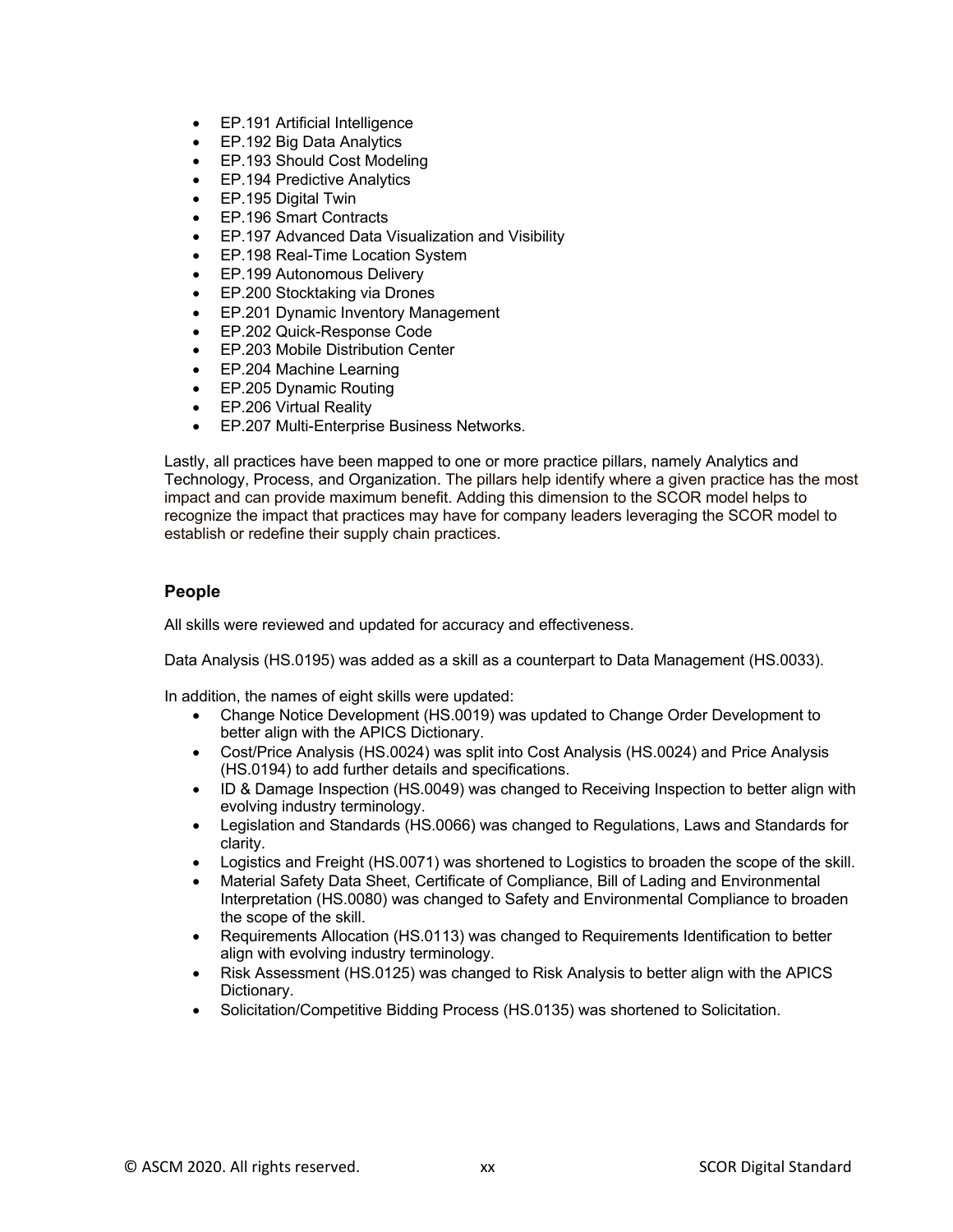# **Special Application Update**

# Introducing the ASCM SCOR Digital Standard Information Model (SDSIM)

As organizations are reviewing and revising their supply chain processes and capabilities to support new digital business models, there is a recognized need to enrich the SCOR model with a formal, unified information model to support digital strategies. ASCM members and subject-matter experts have created just that for this edition of SCOR. The ASCM SCOR Digital Standard Information Model (SDSIM) captures all key elements of the supply and value chain domain in a formal, machine-readable format ideal for importing ASCM enterprise domain information into computer systems. Stating the combined domain knowledge in an unambiguous and digital manner assists with the domain's digital transition.

To gather, unify and communicate data from different sources, departments and organizations without loss of content, meaning or functionality requires a universal and flexible language that is understood by all participants, humans and machines alike. A well-defined information model can serve as such a language.

The ASCM Information Model is composed of two information models. The first is the SDS Information Model, which depicts an abstract view of SCOR and archived ASCM frameworks, CCOR, DCOR and PLCOR. All of this information is integrated into a single upper-level information model featuring all jointly used concepts within these value chain frameworks. The model incorporates practices, skills, processes, metrics, events and plans and maps them in relationship to each other. In most cases, elements from the Provenance Ontology, a widely adopted World Wide Web Consortium recommended standard, are used to describe the relationships. This section also uses examples from the SCOR model to demonstrate how SDSIM architecture is imported and implemented for the supply chain domain.

This edition of SCOR also features the initial conceptualization of the SCOR Information Model. All SCOR practices and skills as well as level-1 and level-2 metrics and processes are modeled. The first complete version of the SCOR Information Model, which will be released at a later date, will contain the complete SCOR model framework.

The detailed documentation for the information model is available at scor.ascm.org. The machine-readable versions in RDF will be available at a future date. This information is highly technical in nature and is intended for the use of supply chain managers in conjunction with their information technology teams.

As the SDSIM has not yet been fully developed or tested, the entire ASCM Information Model is being included in the Special Applications section of this version of SCOR. Both the SDSIM architecture and SCOR information models may shift over time as they are further developed and refined. The SCOR team welcomes your feedback.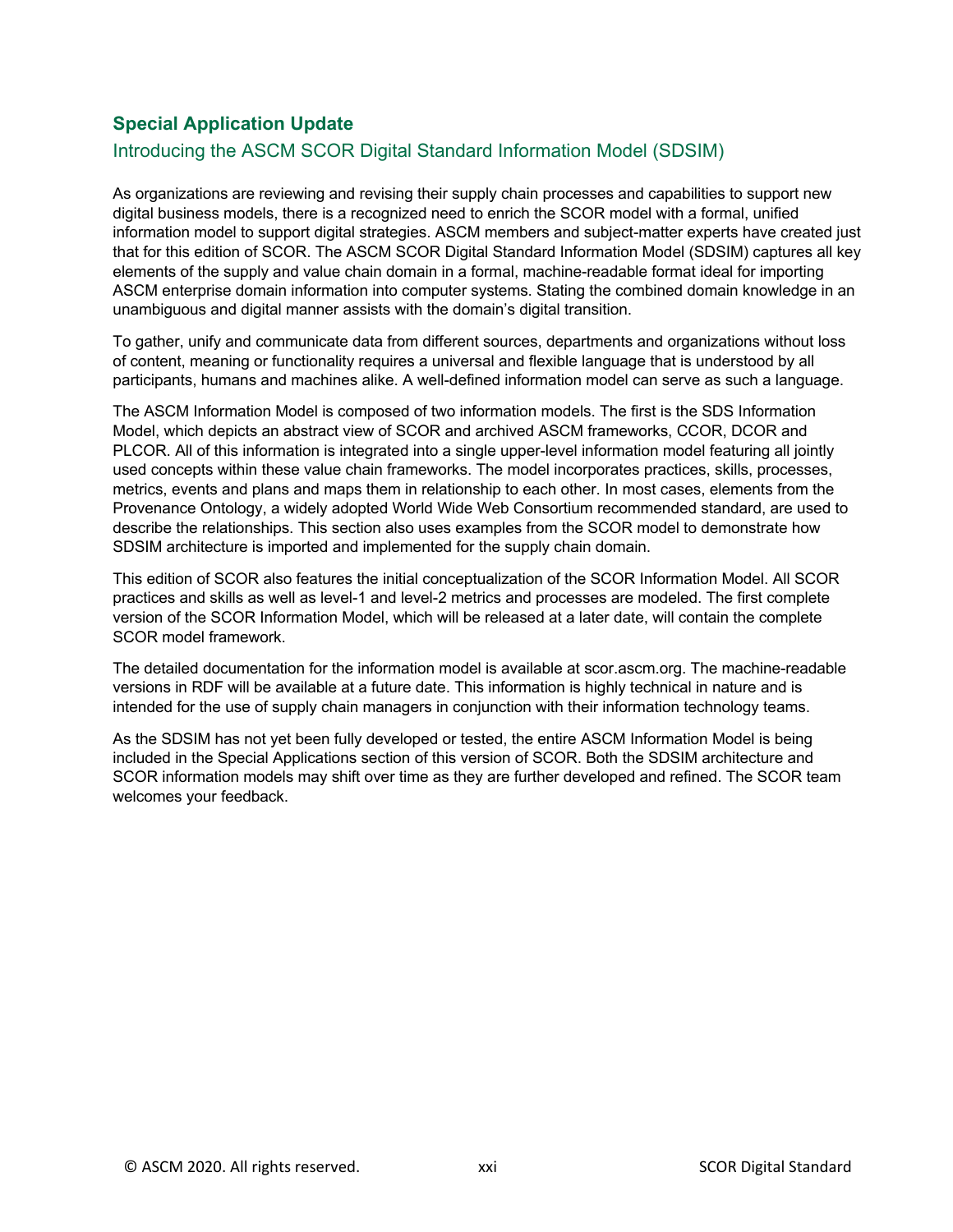# **Contributors to the SCOR Digital Standard**

The development of SCOR depends on the support and input of SCOR practitioners, subject matter experts and ASCM members. The following individuals have devoted time and effort to the development of the SCOR Digital Standard. Thank you!

| Ananthram B.                          | Alibaba, Inc.                            |  |
|---------------------------------------|------------------------------------------|--|
| <b>Deloitte</b>                       | Ayushman Kaul                            |  |
| <b>Richard Barnett</b>                | <b>Deloitte</b>                          |  |
| Levadata                              | <b>Owen Keates</b>                       |  |
| <b>Christine Barnhart</b>             | Hitachi Consulting                       |  |
| <b>Infor Nexus</b>                    | <b>Vicky Koo, SCOR-P</b>                 |  |
| <b>Hans-Christian Brockmann</b>       | Vizilog                                  |  |
| eccenca                               | <b>Ulf Suerig</b>                        |  |
| <b>Julien Broucke</b>                 | Abbott                                   |  |
| Efeso                                 | <b>Lars Magnusson, SCOR-P</b>            |  |
| Giuliana Canessa Walker               | Ericsson, Sweden                         |  |
| Chemonics                             | Dave Morrow, CFPIM, SCOR-P               |  |
| <b>Mike Deng</b>                      | <b>United States Air Force</b>           |  |
| <b>Deloitte</b>                       | <b>Rene Pietzsch</b>                     |  |
| <b>Markus Freudenberg</b>             | eccenca                                  |  |
| eccenca                               | <b>Quentin Samelson</b>                  |  |
| <b>Mark S. Fox</b>                    | <b>IBM</b>                               |  |
| University of Toronto                 | Eric Schaudt, CFPIM, CSCP, CLTD, SCOR-P  |  |
| Thomas Gaal, CSCP, SCOR-P, CBPMP, PMP | Northrop Grumman                         |  |
| RFS - Radio Frequency Systems         | <b>Ulf Suerig</b>                        |  |
| <b>Bernard Haveman</b>                | Abbott                                   |  |
| Efeso                                 | <b>Frederick Wendt, CPIM, CSCP</b>       |  |
| <b>Glenn Haywood</b>                  | <b>DuPont</b>                            |  |
| PricewaterhouseCoopers (PwC)          | Derek Westfall, CSCP, CPIM, CTL, SCOR-P, |  |
| <b>Mark Hermans</b>                   | <b>PMP</b>                               |  |
| PricewaterhouseCoopers (PwC)          | Boeing                                   |  |
| <b>Amanda Hmx</b>                     | <b>Carlos Valderrama</b>                 |  |
|                                       | Llamasoft                                |  |